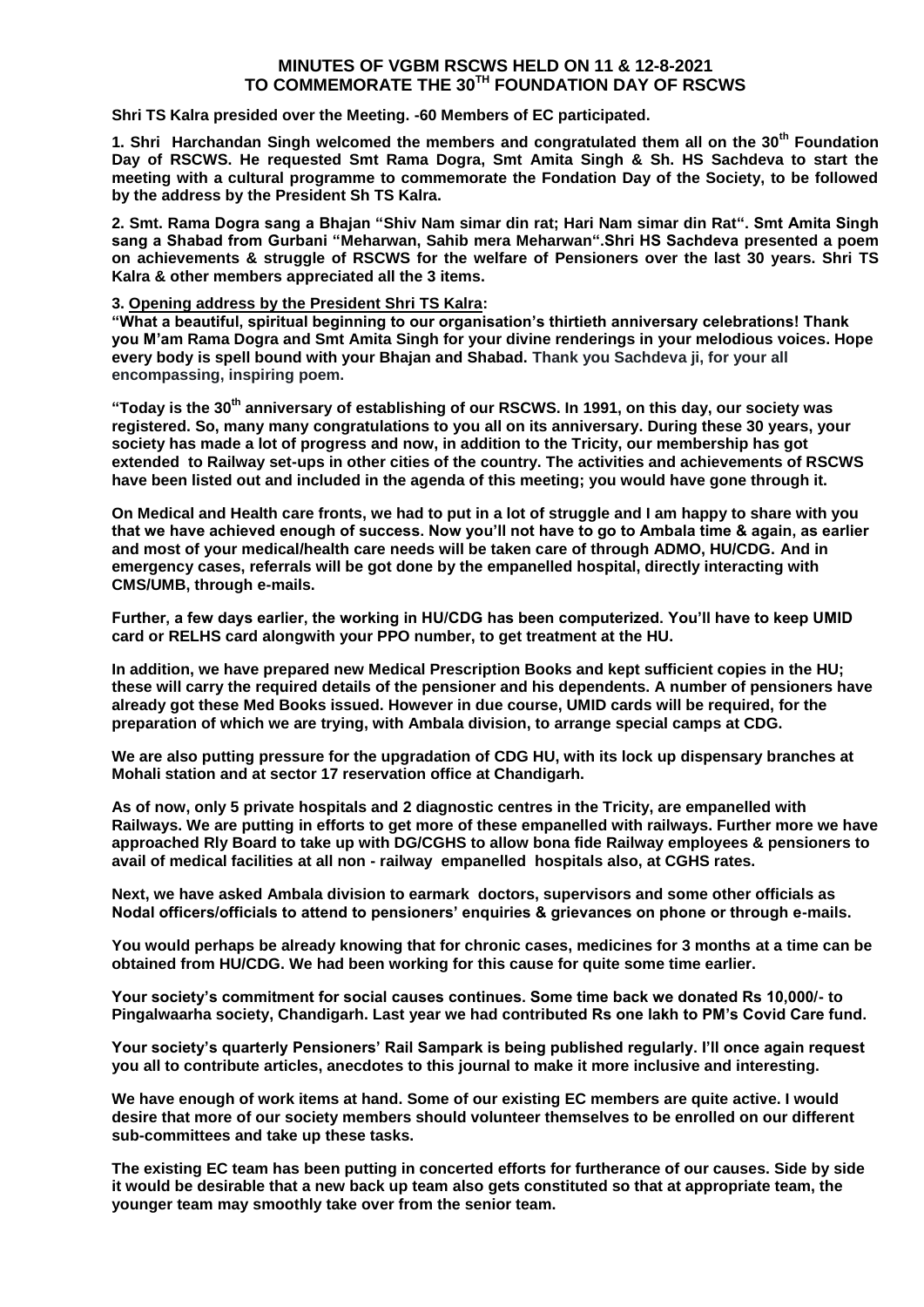**In today's meeting agenda, you would have noticed that some clauses of the Constitution of our society have been proposed to be amended, as earlier agreed upon through EC meetings. These need GB's approval.**

**As always, I may again remind you all to pay your annual subscription fees which can be done on line; the bank account numbers and IFSC codes are given on our quarterly journal PRS.**

**Once again Congratulations to all on our Society's foundation day. Be Happy, Healthy and keep up Positive attitude; the overall conditions around us are gradually improving."**

**4. Address by Secretary General, Sh. Harchandan Singh: SG welcomed all the participants and highlighted the achievements of the Society during the last 30 years, including opening of the "Lock-up Dispensary in 1996-97 followed by upgrading thereof to a Health Unit in 2014-15 in a new building and posting of a full time Doctor in 2020-21. Some of the major hurdles have been got resolved by RSCWS in the recent past regarding health care facilities:**

**i) Procedure for Cashless treatment in emergency has been streamlined by the Railway Board vide their letters dated 28-12-2020 & 16-6-2021 and now the empanelled Hospital will directly take the approval of CMS on phone or Email for treatment in emergency instead of a relative or spouse of the patient going to Ambala repeatedly for getting his approval for it or for extension thereof.**

**ii) CMS Ambala had agreed to continue to allow the old RELHS Medical Cards for treatment in Health Unit Chandigarh till UMID Cards are issued to all, provided PPO No. of the Pensioner is available with RELHS Card holder.**

**iii) CMS has asked the ADMO CDG to implement the orders of RB for issue of medicines for 3 months for Chronic diseases.**

**iv) ADMO CDG has been authorized by the CMS UMB to refer patients to empanelled hospital after taking his approval on phone.**

**SG asked the members to strengthen the RSCWS further to meet with the challenges before the Pensioners regarding health care & other issues.**

**SG explained that the main points on the Agenda before the VGBM related to the approval of the Constitutional Amendments, which had since been thoroughly considered by the Core Committee & Executive Committee. Members therefore, were requested to consider and give their consent to the various items on the Agenda** 

**5. All the members appreciated the efforts & achievements made by RSCWS during the last 30 years for the welfare of the Pensioners both local and National levels.**

#### **6. AMENDMENTS OF CLAUSES OF THE CONSTITUTION OF RSCWS**

**General Body RSCWS (Railway Senior Citizens Welfare Society),approved the following Amended Clauses of the Constitution of RSCWS and resolved as under.**

**1 DATE OF EFFECT: The following amended Clauses in the Constitution of RSCWS shall be effective from 1st October, 2021.**

**2. AMENDED CLAUSE V:** 

**V) SUBSCRIPTION**

**a) i) The subscription for the Members of the Society residing in Chandigarh, Mohali, Panchkula, Zirakpur or their out- skirts shall be Rs.400 per annum.**

**a) ii) The subscription for those residing outside Chandigarh, Mohali, Panchkula, Zirakpur or their out-skirts, shall be Rs.150 per annum for a Member or Associate Member of the Society, including those who are from Department other than the Railways. "**

**a) iii) Branches of the Society shall pay Rs.150 per member per annum as Central Quota of Subscription to the Central Executive Committee.**

**b) Subscription may be re-fixed according to the requirements so warranted with the approval of the General Body.** 

**c) Life membership of the Society will be Rs. 3500/- for Life Members & Rs.1500/- for Out station Life Members & Associate Life Members.**

**d) Special contribution may be raised to meet the special programme(s) expenses, if any.** 

**e) Donations from members or non-members would be welcome to pursue the objectives of the Society**

**f) Subscription paid shall relate to Financial year.**

**g) Members, on attaining the age of 85 years, shall be considered as Honorary Members of the Society. They will be exempt from paying further annual subscription provided they have been Members of the Society for at least 3 years. However they may voluntarily donate to Social Welfare Fund & similar other Funds of the Society.**